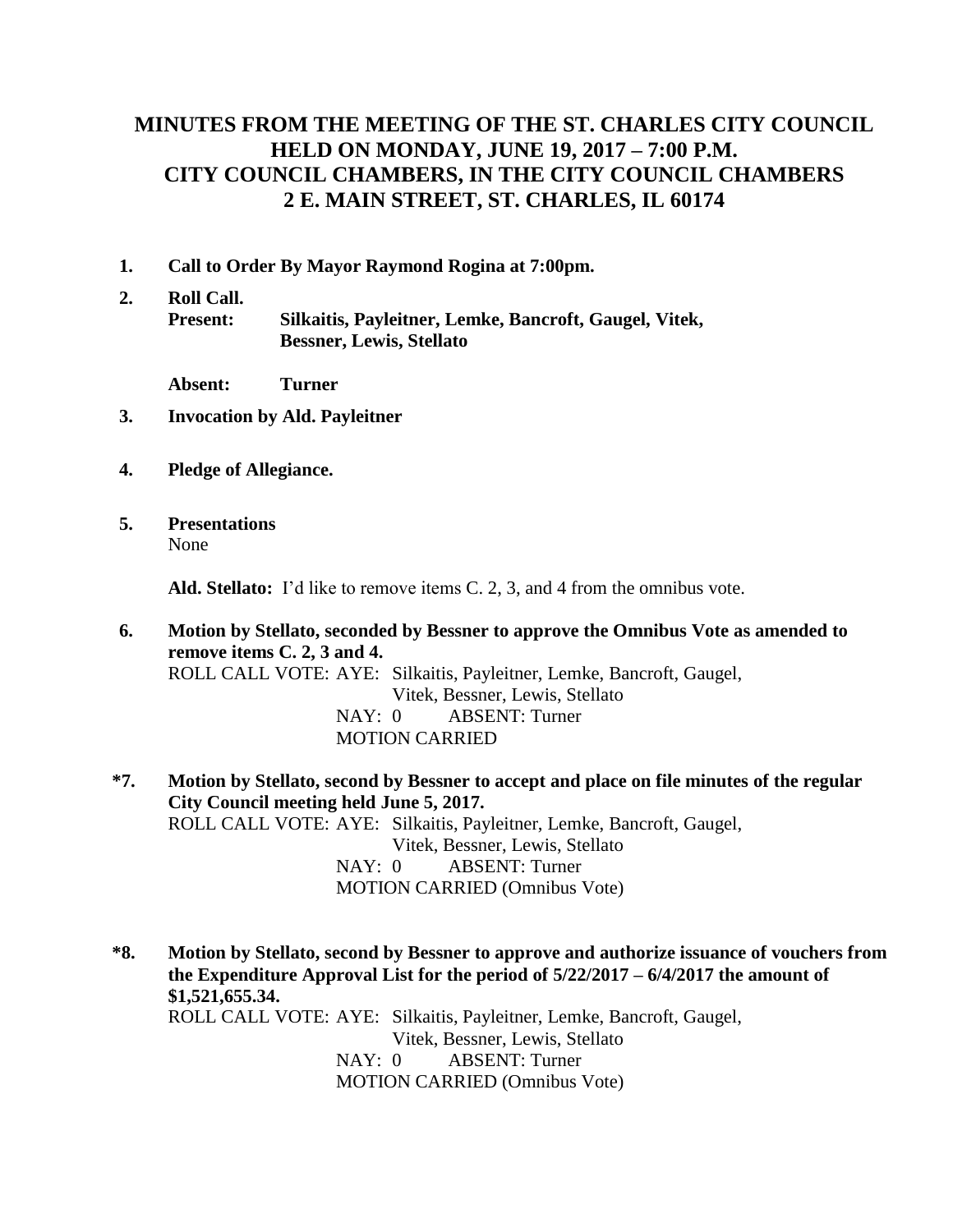## **I. New Business**

**A.** Motion by Stellato, seconded by Bessner to approve a Presentation of a Recommendation from Mayor Rogina to approve reappointment of Gary M. Vanek as Ethic's Advisor for the City of St. Charles. ROLL CALL VOTE: AYE: Silkaitis, Payleitner, Lemke, Bancroft, Gaugel, Vitek, Bessner, Lewis, Stellato NAY: 0 ABSENT: Turner MOTION CARRIED

## **II. Committee Reports**

#### **A. Government Operations**

\*1. Motion by Stellato, seconded by Bessner to approve the Visitors Cultural Commission Funding Allocations Schedule FY 17/18 in the amount of \$81,000.00 and other supporting documents. ROLL CALL VOTE: AYE: Silkaitis, Payleitner, Lemke, Bancroft, Gaugel,

Vitek, Bessner, Lewis, Stellato NAY: 0 ABSENT: Turner MOTION CARRIED (Omnibus Vote)

- \*2. Motion by Stellato, seconded by Bessner to approve Funds Transfer **Resolution 2017-T-2** Authorizing Budgeted Transfers in the Aggregate Amount of \$1,877.376.45 for Debt Service Payments and Miscellaneous Transfers. ROLL CALL VOTE: AYE: Silkaitis, Payleitner, Lemke, Bancroft, Gaugel, Vitek, Bessner, Lewis, Stellato NAY: 0 ABSENT: Turner MOTION CARRIED (Omnibus Vote)
- \*3. Motion by Stellato, seconded by Bessner to approve **Resolution 2017-78** and Authorize the Finance Director of the City of St. Charles to Enter into a Three-year Software Maintenance and Support Agreement with Infor (US) Inc. for Fiscal Years 2018, 2019, and 2020. ROLL CALL VOTE: AYE: Silkaitis, Payleitner, Lemke, Bancroft, Gaugel, Vitek, Bessner, Lewis, Stellato NAY: 0 ABSENT: Turner MOTION CARRIED (Omnibus Vote)
- \*4. Motion by Stellato, seconded by Bessner to accept and place on file minutes of the June 5, 2017 Government Operations Committee meeting. ROLL CALL VOTE: AYE: Silkaitis, Payleitner, Lemke, Bancroft, Gaugel, Vitek, Bessner, Lewis, Stellato NAY: 0 ABSENT: Turner MOTION CARRIED (Omnibus Vote)
- **B. Government Services** None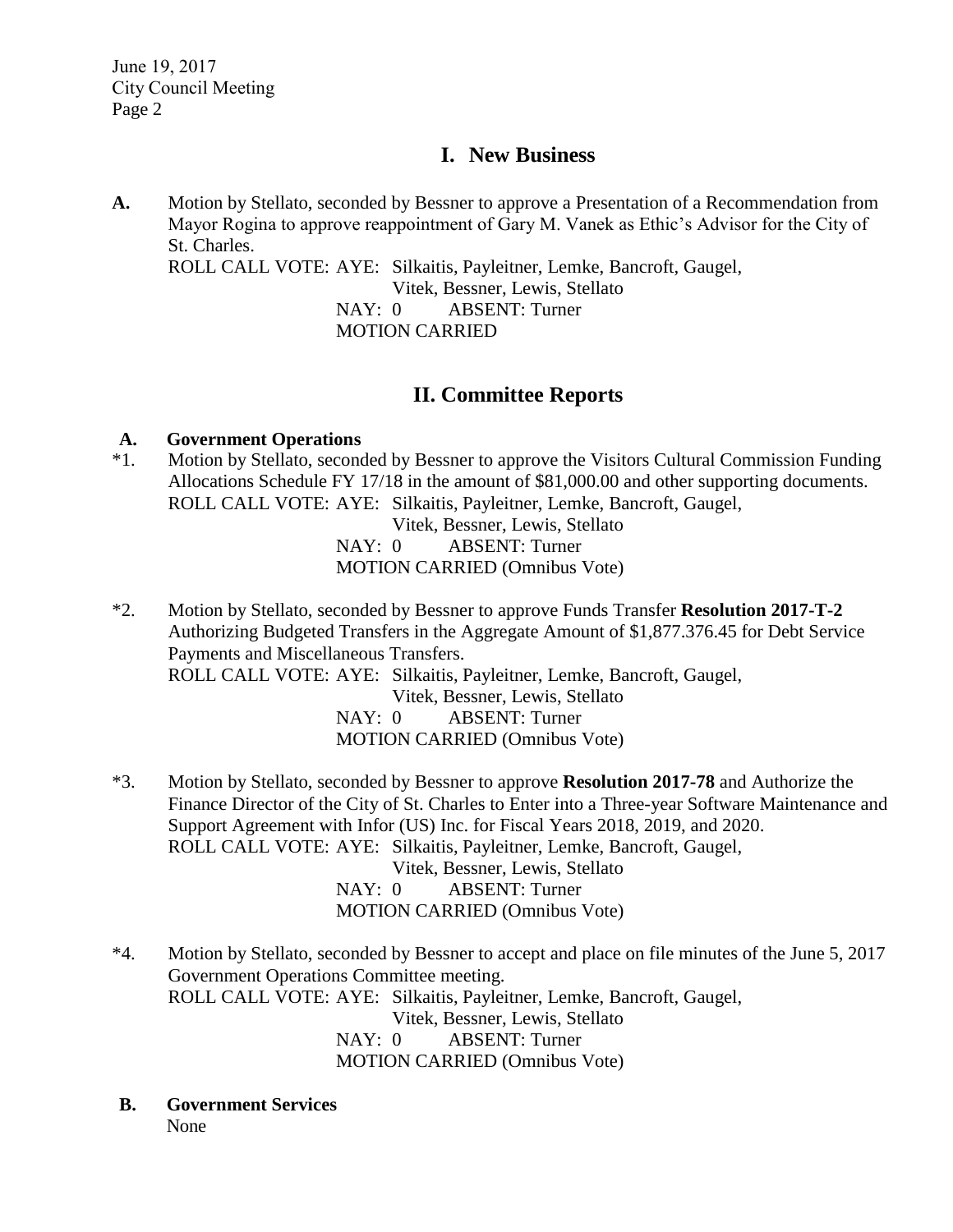June 19, 2017 City Council Meeting Page 3

#### **C. Planning and Development**

\*1. Motion by Stellato, seconded by Bessner to approve Resolution **2017-79** Authorizing the Mayor and City Clerk of the City of St. Charles to Execute a Parking Deck Easement and Operating Agreement between the City of St. Charles and First Street Development II, LLC and MAC Partners, LLC.

ROLL CALL VOTE: AYE: Silkaitis, Payleitner, Lemke, Bancroft, Gaugel, Vitek, Bessner, Lewis, Stellato

NAY: 0 ABSENT: Turner

MOTION CARRIED (Omnibus Vote)

- 2. Motion by Bessner, seconded by Lewis to approve an **Ordinance 2017-Z-14** Granting Approval of a Final Plat of Subdivision for Prairie Winds. ROLL CALL VOTE: AYE: Silkaitis, Payleitner, Lemke, Bancroft, Gaugel, Vitek, Bessner, Lewis NAY: 0 ABSENT: Turner ABSTAIN: Stellato MOTION CARRIED
- 3. Motion by Bessner, seconded by Lewis to approve an **Ordinance 2017-Z-15** Amending Ordinance No. 2016-Z-6 (Hillcroft Estates PUD) and Granting Approval of a PUD Preliminary Plan for Hillcroft Estates, 1147 Geneva Road. ROLL CALL VOTE: AYE: Silkaitis, Payleitner, Lemke, Bancroft, Gaugel, Vitek, Bessner, Lewis NAY: 0 ABSENT: Turner ABSTAIN: Stellato MOTION CARRIED
- 4. Motion by Bessner, seconded by Lewis to approve Resolution **2017-80** Authorizing the Execution of a Private Recreation Area and Facilities Agreement for Prairie Winds of St. Charles PUD. ROLL CALL VOTE: AYE: Silkaitis, Payleitner, Lemke, Bancroft, Gaugel,

Vitek, Bessner, Lewis NAY: 0 ABSENT: Turner ABSTAIN: Stellato MOTION CARRIED

\*5. Motion to approve an **Ordinance 2017-M-15** Amending Title 2, "Administration", Section 2.28.010 "Composition – Members appointment and residency" of the St. Charles Municipal Code. ROLL CALL VOTE: AYE: Silkaitis, Payleitner, Lemke, Bancroft, Gaugel,

Vitek, Bessner, Lewis, Stellato

NAY: 0 ABSENT: Turner

MOTION CARRIED (Omnibus Vote)

\*6. Motion to accept and place on file minutes of the June 12, 2017 Joint City Council and Housing Commission meeting.

ROLL CALL VOTE: AYE: Silkaitis, Payleitner, Lemke, Bancroft, Gaugel,

Vitek, Bessner, Lewis, Stellato

NAY: 0 ABSENT: Turner MOTION CARRIED (Omnibus Vote)

\*7. Motion to accept and place on file minutes of the June 12, 2017 Planning & Development Committee meeting. ROLL CALL VOTE: AYE: Silkaitis, Payleitner, Lemke, Bancroft, Gaugel,